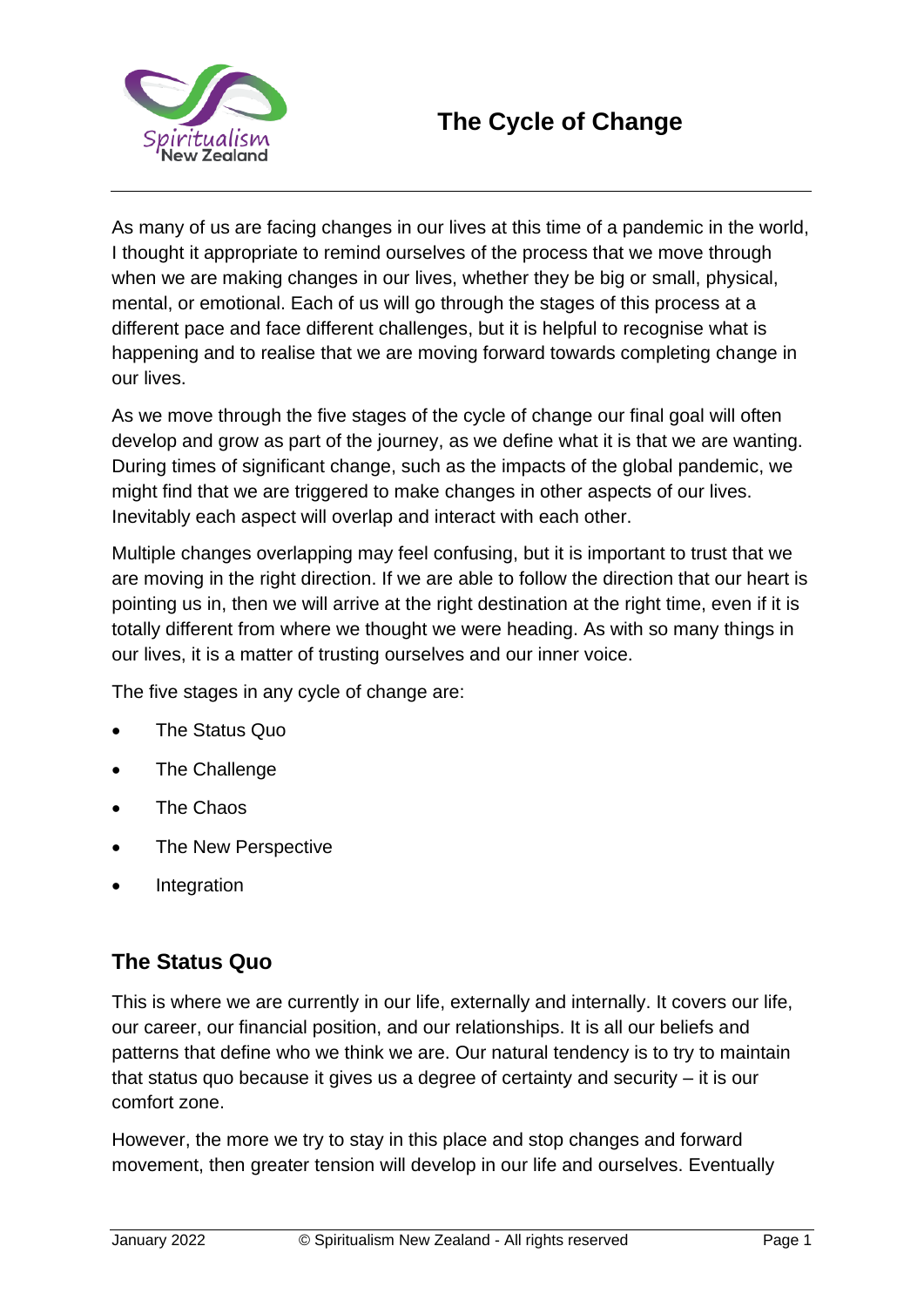

something will give and we will either choose to change or life situations will force us to change.

## **The Challenge – Chosen or Forced**

This is the point where something gives. It might be something minor like an argument with our partner, something major such as the death of someone close to us, a life-threatening illness, or a serious car accident. At this point it becomes impossible for us to maintain the status quo and we have to take steps to change.

Most people, at this stage, resist the change and do their best to maintain their status quo. Often we don't realise there is a bigger picture and it is time for us to move forward. The change may require us to let go of attachments in our current life or to totally change our circumstances. These changes will take us out of our comfort zone.

Throughout this stage, we may experience a range of emotions such as anger, denial, sadness, depression, guilt, regret, fear, or confusion. We will move through this stage once we have managed to deal with these emotional upheavals.

### **The Chaos**

We move into the stage of chaos because it feels like there is a breakdown of the old structures and certainties that we lived by. What was fixed and stable, becomes fluid and unstable. Ways of thinking and behaving that have always worked for us, no longer do so. We can be left feeling confused, scared, rudderless, and out of control. We lose our sense of direction and no longer have a clear view of where we are heading.

However, chaos opens us to new possibilities. It is only by letting go of old patterns, structures, and beliefs that we allow room to grow and change.

For us to be able to see these new possibilities we need to:

- practice some degree of withdrawal from the busyness of our life to give ourselves time to go within and listen
- be prepared to wait patiently for the dust to settle so that we can move forward into what our heart desires
- learn to be comfortable with not knowing what is in the future  $-$  to live in the now.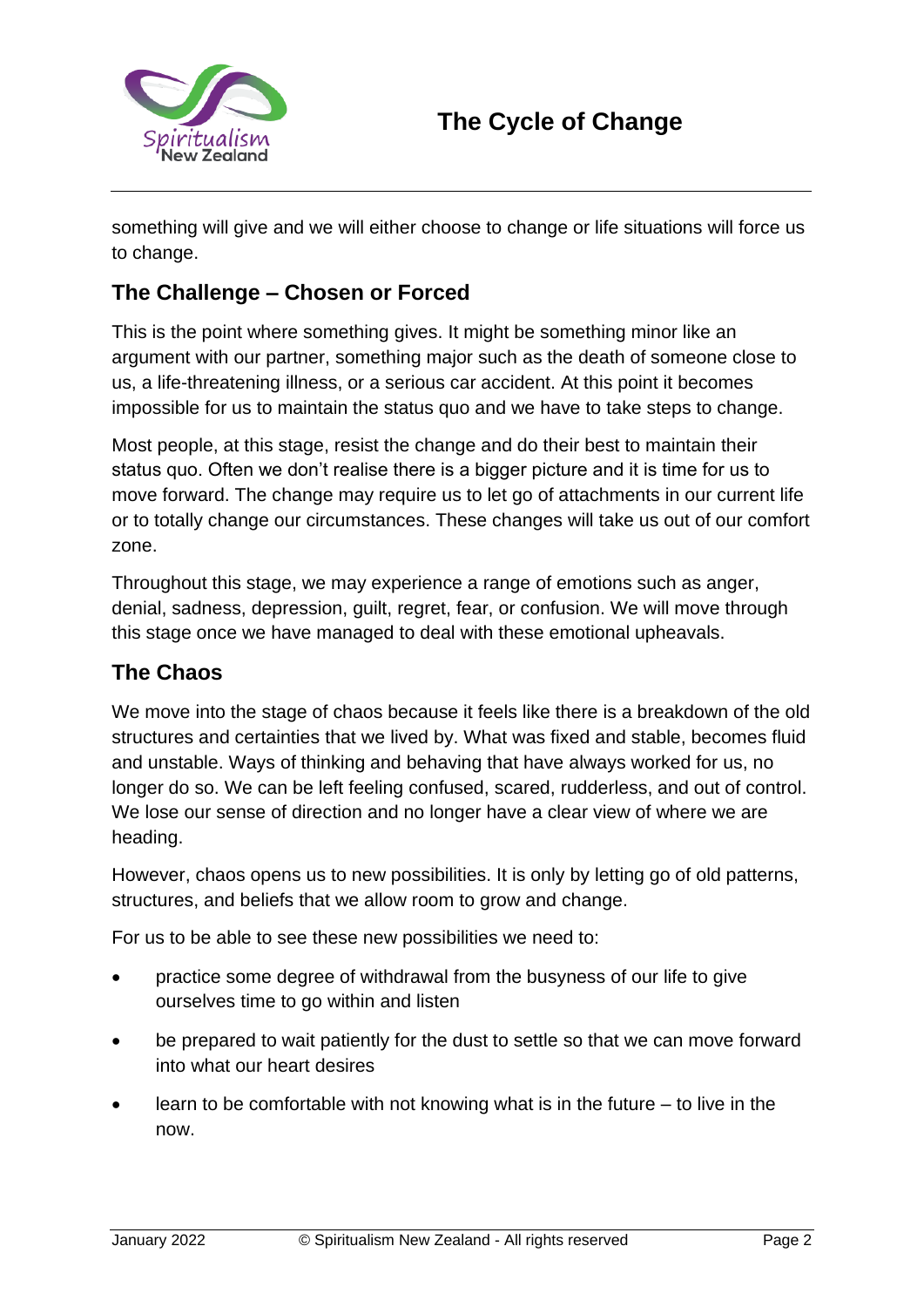

Through the chaos stage, we may be challenged to examine everything in our life including our diet, work, relationships, living environment, beliefs about life, plans for the future, and our hobbies. We are opening ourselves up for something new to grow.

### **The New Perspective**

At this stage we are becoming receptive to new possibilities. Gradually we feel we are ready to make the changes. We have done most of our grieving for the old and have changed our outlook to include the new.

Depending on the size and significance of the change we have come through, the new meaning may result in a minor change in our diet, or it could lead to a completely new lifestyle. All changes, large or small, within us, and within our life, go through the same stages.

This is a time of energy and hope. We have come to a point where we are no longer focusing on what we have lost but rather are looking forward to a new future. This can be a very creative time as we start to make new plans and set new goals and expectations.

If we have been through a major change, we may become aware of:

- a new sensitivity or awareness within ourselves
- a greater sense of peace, joy, and acceptance in our life
- a new sensitivity to the beauty of nature
- a deeper appreciation of other people without our previous judgements
- a greater awareness of what our body needs.

#### **Integration**

At this stage we are setting the changes in our life in concrete, by acting on them. As we integrate the changes, we will generally feel a release of energy and a renewed enthusiasm for all things.

After a major change in our life, it will take time to integrate and maintain the changes, so it is important to be patient with ourselves. One of the challenges we will continue to face will be our own misgivings. Any changes that we make can bring up deeper fears and self-doubt and we may question if we have done the right thing.